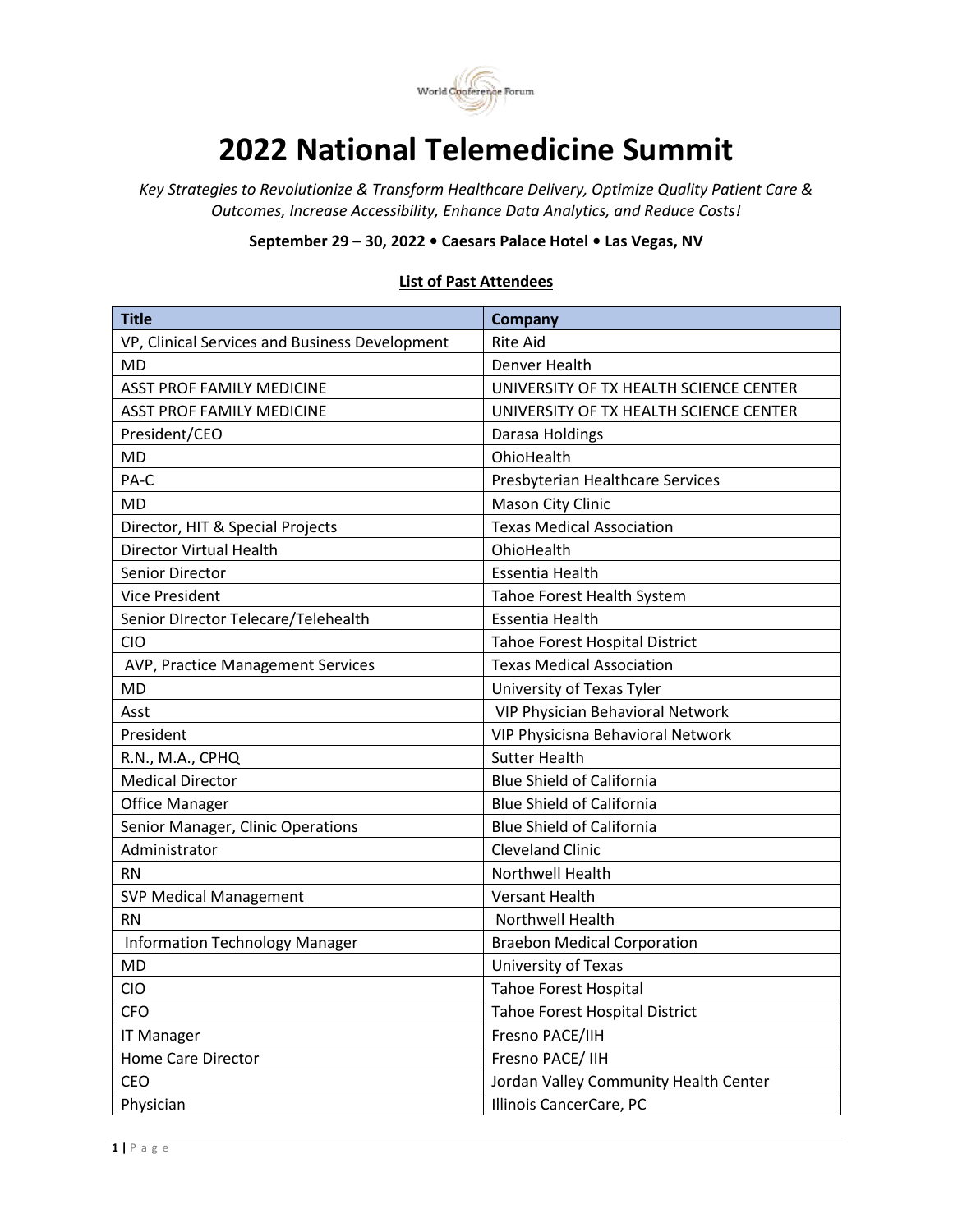

| Director                                          | Illinois CancerCare, PC                     |
|---------------------------------------------------|---------------------------------------------|
| CEO                                               | Camarena Health                             |
| <b>Medical Director</b>                           | KINGMAM REGIONAL MEDICAL CENTER             |
| M.D. Urgent Care Medical Director                 | Sharp Rees-Stealy Medical Group             |
| Physician Assistant                               | <b>Southwest Medical Associates</b>         |
| Director, Business Development                    | Optos                                       |
| Director of Data Analytics                        | Airrosti                                    |
| <b>VP Global Teleretinal Business</b>             | Optos                                       |
| Vice President Special Populations & Innovation   | Quality of Life Health Services, Inc.       |
| Senior Vice President Financial Services / C.F.O. | Quality of Life Health Services, Inc.       |
| President/CEO                                     | Quality of Life Health Services, Inc.       |
| <b>Chief Operating Officer</b>                    | Community Health of South Florida, Inc.     |
| Director of Information Technology                | Community Health of South Florida, Inc.     |
| Vice President of Finance                         | Community Health of South Florida, Inc.     |
| Vice President/Chief Behavioral Health Office     | Community Health of South Florida, Inc.     |
| RN Telehealth Site Coordinator                    | Northern Arizona Healthcare                 |
| RN Telehealth Site Coordinator                    | Northern Arizona Healthcare                 |
| <b>Regional Manager</b>                           | Ironshore Insurance Services                |
| <b>Medical Director of Telemedine</b>             | Univ of Texas Correction Managed Care       |
| Director Network Development                      | Meridian Health Plan                        |
| <b>Clinical Director Tele-Services</b>            | Airrosti Rehab Centers                      |
| <b>VP of Treatment Standards</b>                  | Airrosti                                    |
| VP Finance & Admin                                | Airrosti                                    |
| Human Resource Director                           | Forest River, Inc.                          |
| Regional Sales Manager                            | American Well                               |
| <b>Regional Sales Director</b>                    | American Well                               |
| <b>Business Development</b>                       | American Well                               |
| Sr. Partnership Development                       | Dolby                                       |
| Partnership Development                           | Dolby                                       |
| Chairperson, Department of Obstetrics &           |                                             |
| Gynecology                                        | University of Arkansas for Medical Sciences |
| Director, Inpatient Hepatology                    | Penn Medicine                               |
| Medical Director, System Critical Care & eICU     | <b>Advocate Health Care</b>                 |
| Administrator, Orthopedic/Rehabilitation Service  |                                             |
| Line                                              | <b>Tallahassee Memorial Healthcare</b>      |
| Administrative Director, Center for Telehealth    | Dartmouth-Hitchcock Medical Center          |
| Associate Vice President, Medical Operations &    |                                             |
| Informatics                                       | <b>MD Anderson Cancer Center</b>            |
| Telemedicine/Stroke Program Lead, Medical         |                                             |
| <b>Center at Marshall</b>                         | Christus Good Shepherd Health System        |
| Senior Advisor, Telehealth                        | Essentia Health                             |
| <b>Assistant Professor of Pediatrics</b>          | UT Southwestern Medical Center              |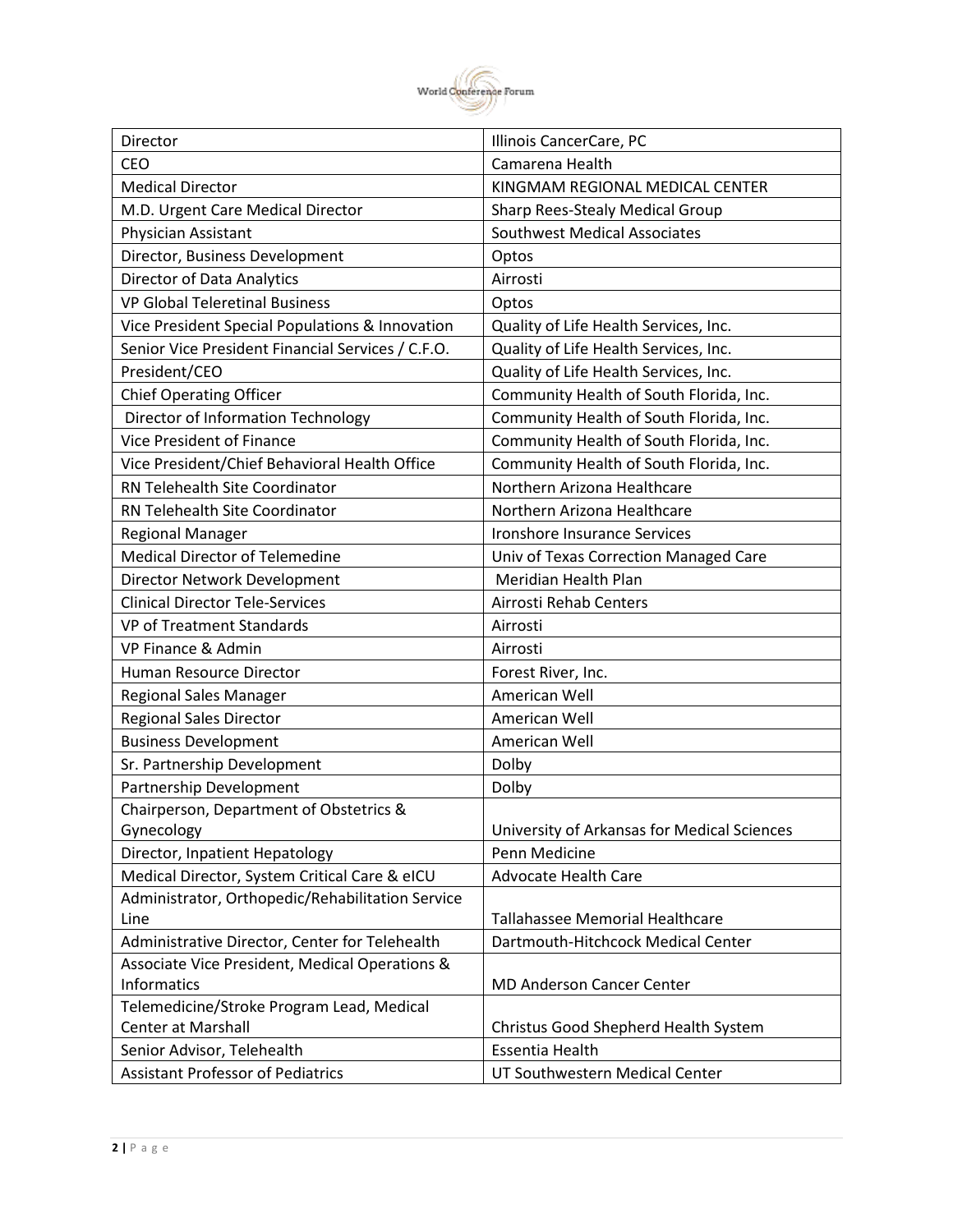

| Senior Vice President, Network Development &   |                                                |
|------------------------------------------------|------------------------------------------------|
| Innovation                                     | Children's Health System of Texas              |
| Medical Director, Express Care Online          | <b>Cleveland Clinic</b>                        |
| Director, Acute Care Services Connected Care   | Dartmouth-Hitchcock Medical Center             |
| Senior Program Director, Missouri Telehealth   |                                                |
| Network Director, Show-Me ECHO State Director, |                                                |
| <b>Heartland Telehealth Resource Center</b>    | University of Missouri Health                  |
| <b>Executive Director</b>                      | <b>Healthcare Shapers USA</b>                  |
| Director of Telehealth                         | Le Bonheur Children's Hospital                 |
| Chair, eCare Emergency                         | Avera Health                                   |
| <b>VP Nursing</b>                              | St. Anthony's Medical Center                   |
| Medical Director, Express Care Online          | <b>Cleveland Clinic</b>                        |
| Director of Market Development                 | TeleMed2U                                      |
| <b>VP Sales</b>                                | Vivify                                         |
| Vice President, Virtual Health & Innovation    | Children's Health System of Texas              |
| <b>CIO</b>                                     | San Carlos Apache Healthcare Corp.             |
| Director, Patient Care Services/Remote Patient |                                                |
| Management                                     | Norton Healthcare                              |
| Director of Operations,                        | <b>UAMS-ARSAVES</b>                            |
| Director, Stroke Telemedicine                  | University of Arkansas Medical Sciences Center |
| Administrator, Obstetrical Services            | University of Pittsburgh Medical Center        |
| Client Development Officer                     | Avera eCARE                                    |
| Director, Parkinson's & Movement Disorder      |                                                |
| Center/Division                                | Johns Hopkins University, School of Medicine   |
| <b>VP Patient Services &amp; CNE</b>           | Pali Momi Medical Center                       |
| Program Manager, TeleHealth                    | Massachusetts General Hospital                 |
| Director, Integrative Health & Wellness        | Marin General Hospital                         |
| VP Business Development                        | Vivify                                         |
| <b>Medical Director</b>                        | Le Bonheur                                     |
| Medical Director, Comprehensive Telepsychiatry |                                                |
| Program                                        | University of Rochester Medical Center         |
| Medical Director, Adult Critical Care & eICU   | <b>Advocate Health Care</b>                    |
| <b>CEO</b>                                     | PipelineRx                                     |
| Chief Architect, Rev Cycel & Care Management   |                                                |
| Solutions                                      | Montefiore Health System                       |
| Chief Strategy Officer                         | TruClinic                                      |
| Director, Virtual Care Practice                | <b>KPMG</b>                                    |
| CEO                                            | PercuVision                                    |
| Executive Director, Telehealth                 | University of Pittsburgh Medical Center (UPMC) |
| Director, Maternal Services                    | <b>SSM Health</b>                              |
| Sr. Director, Managed Care Contracting         | Lurie Children's Hospital                      |
| Telemedicine Project Coordinator               | Cox Health                                     |
| Director, Telemedicine                         | Children's Mercy Hospital Kansas City          |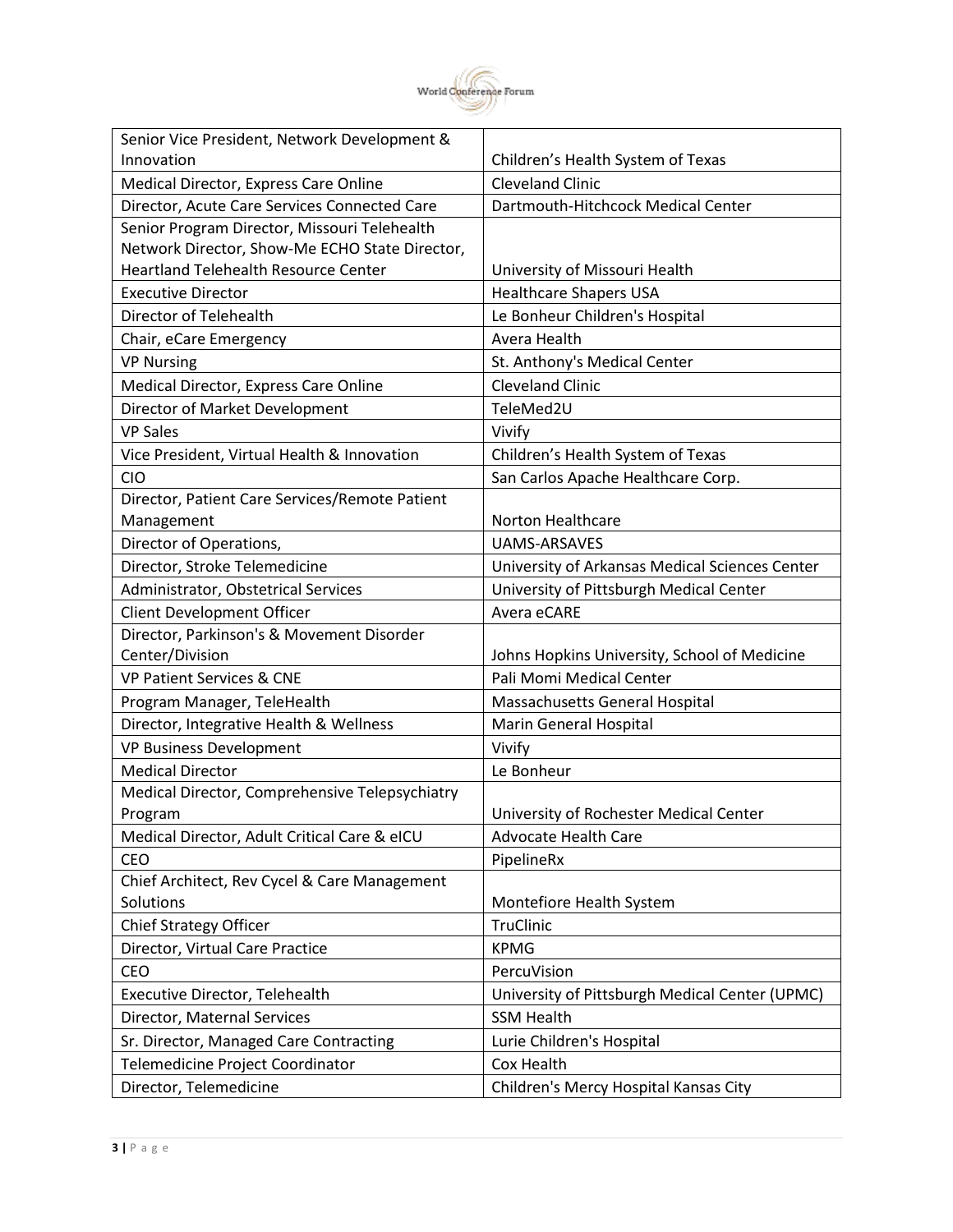

| <b>Chief Nursing Officer</b>                       | Hillsdale Hospital                             |
|----------------------------------------------------|------------------------------------------------|
| Manager, Special Projects                          | <b>Straub Medical Center</b>                   |
| Project manager                                    | Mercy                                          |
| Administrator                                      | University of Mississippi Medical Center       |
| Stroke Program Coordinator                         | <b>Arrowhead Regional Medical Center</b>       |
| <b>CFO</b>                                         | <b>Arrowhead Regional Medical Center</b>       |
| Director, Children Services                        | Pomona Valley Hospital Medical Center          |
| <b>Chief of Business Development</b>               | <b>Integritas Emergency Physician Services</b> |
| <b>Executive Director</b>                          | Colorado Telehealth Network                    |
| Prsesident                                         | <b>UCI Medical Affiliates</b>                  |
| LionNet Nurse Coordinator                          | Penn State Hershey Medical Center              |
| COO                                                | Pacific Plaza Hospital                         |
| Neonatologist                                      | Mayo Clinic                                    |
| Director, Provider Network Management              | Neighborhood Health Plan of Rhode Island       |
| <b>Director Connected Health</b>                   | <b>Great Call</b>                              |
| AVP, CareConnect360                                | Ochsner Health System                          |
| VP of Business Development                         | <b>Advanced ICU Care</b>                       |
| Director, Strategic Accounts                       | InTouch Health                                 |
| Director, Telemedicine Health Services Cleveland   |                                                |
| Clinic                                             | <b>Cleveland Clinic</b>                        |
| Director, Critical Care                            | University of Colorado Hospital                |
| Performance Improivement Manager                   | <b>Floyd Medical Center</b>                    |
| National VP of Sales                               | <b>Advanced ICU Care</b>                       |
| Director, Marketing                                | InTouch Health                                 |
| Director of Intl Operation                         | <b>Houston Eye Associates</b>                  |
| Director, Project ECHO <sup>®</sup>                | University of Rochester Medical Center         |
| Associate Nurse Manager                            | University of Colorado Hospital                |
| Medical Director, Telemedicine                     | Ochsner Health System                          |
| Director of Population Health                      | <b>Floyd Medical Center</b>                    |
| Director of Broadband Programs                     | Colorado Telehealth Network                    |
| <b>VP/Chief Nurse Executive</b>                    | <b>Fremont Health</b>                          |
| Senior Associate Dean, Clinical Affairs            | Temple University Health System                |
| Sales Director- Health Systems                     | American Well                                  |
| <b>Client Development Officer</b>                  | Avera eCare                                    |
| VP, Sales                                          | <b>Reach Health</b>                            |
| <b>Director of National Accounts</b>               | <b>Advanced ICU Care</b>                       |
| Executive Director, The Center for Distance Health | University of Arkansas for Medical Sciences    |
| Director, Pediatric Telemedicine                   | UC Davis Health System                         |
| <b>IT Director</b>                                 | <b>Houston Eye Associates</b>                  |
| Division Cheif Neonatology                         | <b>Connecticut Children's Medical Center</b>   |
| Director, Business and Industry Analytics          | Forward Advantage Inc.                         |
| CNO/COO                                            | <b>Tahoe Forest Hospital</b>                   |
| <b>VP Connected Health</b>                         | <b>Great Call</b>                              |
| Director, Operations                               | Dartmouth Hitchcock                            |
| Medical Director, Adult Critical Care and eICU     | Advocate HealthCare                            |
| CEO                                                | PipelineRx                                     |
| MD                                                 | Person to Person Health System                 |
| Director, Dignity Health Telemedicine Network      | <b>Dignity Health</b>                          |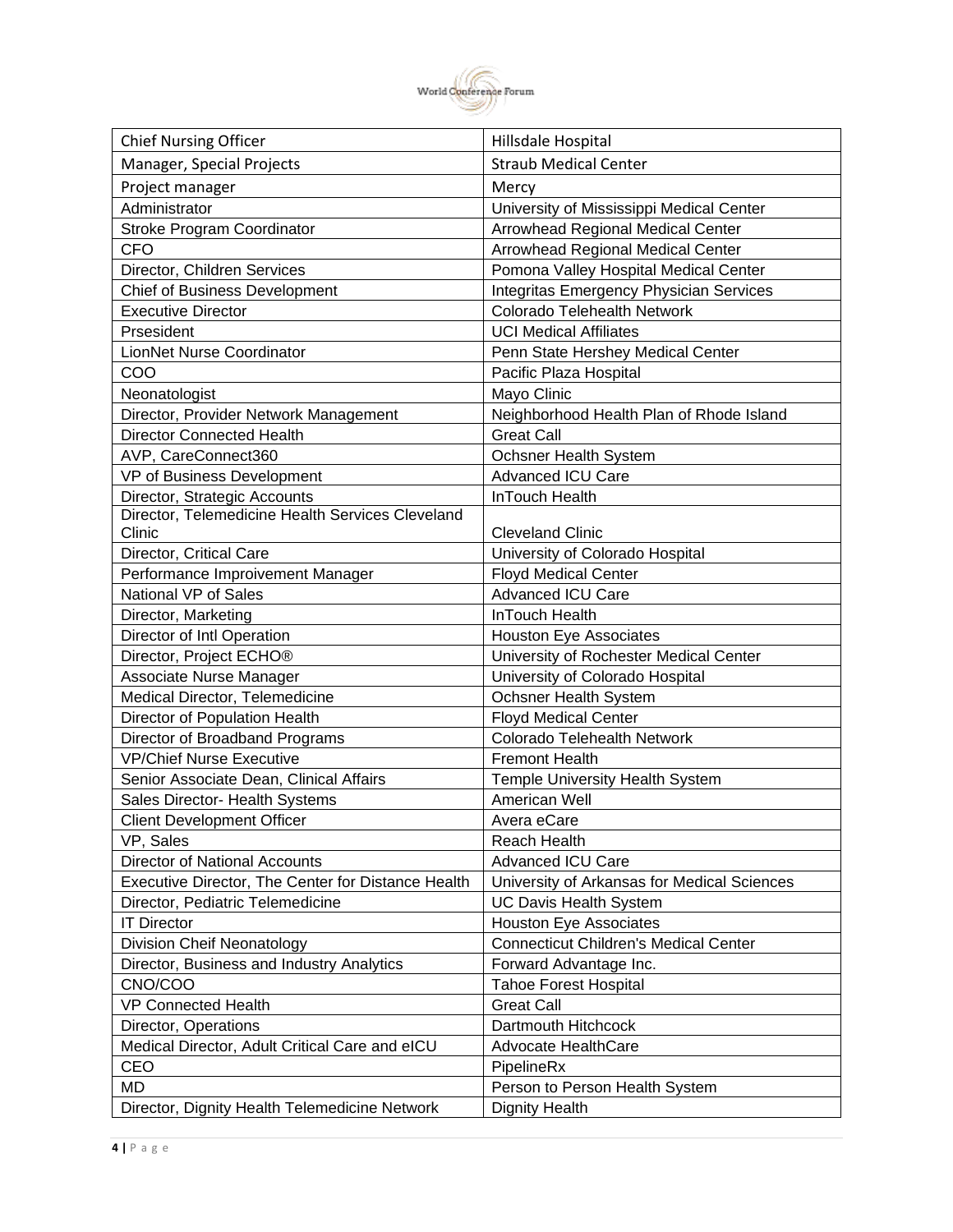

| <b>Head of Clinical Care Innovation</b>          | <b>Connecticut Children's Medical Center</b>                   |
|--------------------------------------------------|----------------------------------------------------------------|
| eCare Medical Director                           | Avera Health                                                   |
| <b>Executive Director, Telemedicine Services</b> | <b>UPMC</b>                                                    |
| Vice Chair, Clinical Operations & New Business   |                                                                |
| Development<br><b>IT Director</b>                | Thomas Jefferson University Hospital                           |
|                                                  | <b>Regional Obstetrical Consultants</b><br><b>Reach Health</b> |
| Regional Sales Director, West                    | Wexner Medical Center at the Ohio State                        |
| Vice Chairman, Neurology for Hospital Affairs    | University                                                     |
| Director of Telemedicine Professional Services   | Children's Mercy Hospital                                      |
| Director, Clinical Services                      | <b>InTouch Health</b>                                          |
| Coordinator, Inpatient Pain Services             | Kaiser Permanente--Hawaii Region                               |
| <b>Nurse Manager</b>                             | <b>MUSC Medical Center</b>                                     |
| Managing Director, Advisory Service              | <b>KPMG</b>                                                    |
| Quality & Innovation Officer                     | Avera eCare                                                    |
| Project Administrator                            | Johns Hopkins Dept. of Emergency Medicine                      |
| Professor of Neurology                           | University of Rochester Medical Center                         |
| Professor, Associate Chair of Clinical Research, |                                                                |
| Department of Neurology Director, NPF COE        | University of Rochester Medical Center                         |
| <b>CEO</b>                                       | <b>ActiCare Health</b>                                         |
| <b>Product Marketing Manager</b>                 | Honeywell Life Care Solutions                                  |
| Director of Telemedicine                         | Health One/HCA                                                 |
| Dir of Telehealth Services                       | <b>Catholic Medical Center</b>                                 |
|                                                  | Johns Hopkins Department of Emergency                          |
| Asst. Administrator                              | Medicine                                                       |
| <b>MD</b>                                        | Copley Pulmonary & Sleep                                       |
| AVP, CareConnect360                              | Ochsner Health System                                          |
| Dir of Business Development                      | Salus Telehealth                                               |
| President & CEO                                  | <b>Foundation Medical Partners</b>                             |
| <b>IT Director</b>                               | Ferry County Public Hospital                                   |
| PA                                               | Carolinas Healthcare System                                    |
| Senior Project Manager                           | <b>National Eldercare Services</b>                             |
| Director, Telemedicine Health Services Cleveland |                                                                |
| Clinic                                           | <b>Cleveland Clinic</b>                                        |
| <b>Practice Administrator</b>                    | <b>Floyd Medical Center</b>                                    |
| Partner                                          | Deerfield Management                                           |
| System Dir of eICU & Telehealth                  | <b>Baptist Memorial Health Care</b>                            |
| <b>Nurse Educator</b>                            | <b>National Eldercare Services</b>                             |
| Nat'l Director of Telemedicine                   | UnitedHealthcare                                               |
| <b>Marketing Manager</b>                         | Intouch Health                                                 |
| Medical Director of Heart Failure and Transplant |                                                                |
| <b>Services</b>                                  | Carolinas Healthcare System                                    |
| Director, Patient Logistics                      | <b>MUSC Medical Center</b>                                     |
| Marketing                                        | Ergotron                                                       |
| Dir of Regional Telephonic Medicine Center       | Kaiser Permanente                                              |
|                                                  |                                                                |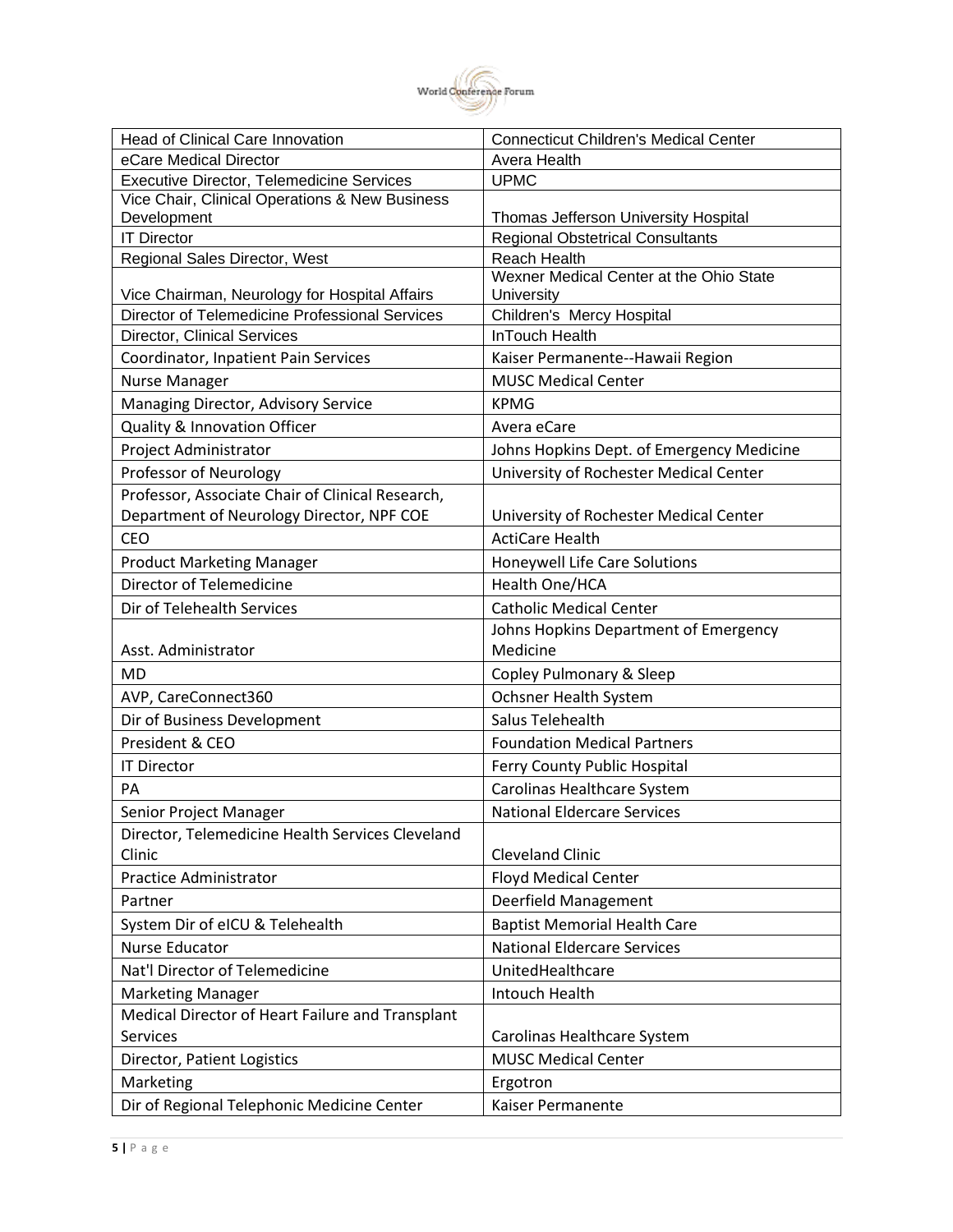

| <b>Population Health Manager</b>               | <b>Floyd Medical Center</b>                    |
|------------------------------------------------|------------------------------------------------|
|                                                | Johns Hopkins Department of Emergency          |
| Resident                                       | Medicine                                       |
| <b>VP</b>                                      | <b>UPMC Health Plan</b>                        |
| <b>Global Clinical Director</b>                | Linde                                          |
| Administrator, Obstetrical Services            | University of Pittsburgh Medical Center        |
| <b>Director Population Health</b>              | <b>Granite Healthcare Network</b>              |
| Sr. Hospital Contracting Consultant            | <b>Capital BlueCross</b>                       |
| Director, Telehealth Program                   | <b>Nemours</b>                                 |
| M.D.                                           | Lakes Region General Hospital                  |
| Director Health System Sales                   | American Well                                  |
| <b>Nursing Officer</b>                         | Avera eCare                                    |
| <b>Director of National Accounts</b>           | Advanced ICU Care                              |
|                                                | Johns Hopkins Department of Emergency          |
| Leadership Development Coordinator             | Medicine                                       |
| Director of Outreach                           | University of Arkansas Medical Sciences Center |
| Director, HDSA COE                             | Johns Hopkins                                  |
| PA                                             | Mason City Clinic                              |
| <b>CEO</b>                                     | Ergentus                                       |
| DO                                             | Concord Hospital                               |
| <b>CTeL Legal Resource Team</b>                | Ctel                                           |
| Sales Director, Health Systems                 | American Well                                  |
| <b>Health Systems Exec</b>                     | AbbVie                                         |
| Project Manager, Telemedicine                  | Vanderbilt University Medical Center           |
| Senior VP                                      | Mercy Medical Center Iowa                      |
| Telehealth Program Manager                     | Children's Hospitals and Clinics of Minnesota  |
| Senior Systems Analyst                         | Memorial Healthcare System                     |
| <b>VP Clinical Services</b>                    | <b>Catholic Medical Center</b>                 |
| Sr. VP                                         | St. Joseph's Hospital                          |
| <b>Chief of Clinical Cardiology</b>            | Minneapolis Heart Institute                    |
| Director, Telehealth Strategy & Operations     | Allegheny Health Network                       |
| Senior VP, Sales                               | American Well                                  |
|                                                | Johns Hopkins Department of Emergency          |
| Director, Telemedicine                         | Medicine                                       |
| Medical Director, Adult Critical Care and eICU | <b>Advocate HealthCare</b>                     |
| LionNet Program Manager                        | Penn State Hershey Medical Center              |
| President & CEO                                | <b>Granite Healthcare Network</b>              |
| Director of Critical Care Telemedicine         | Orlando Health                                 |
| <b>COO</b>                                     | <b>Foundation Medical Partners</b>             |
| Assoc. Dir of Bus Development                  | DigiSight Technologies                         |
| Senior Program Manager                         | Massachusetts General Hospital TeleHealth      |
| Medical Director, Telehealth                   | <b>Nemours</b>                                 |
| Corporate Director, eHealth                    | <b>FMOLHS</b>                                  |
|                                                |                                                |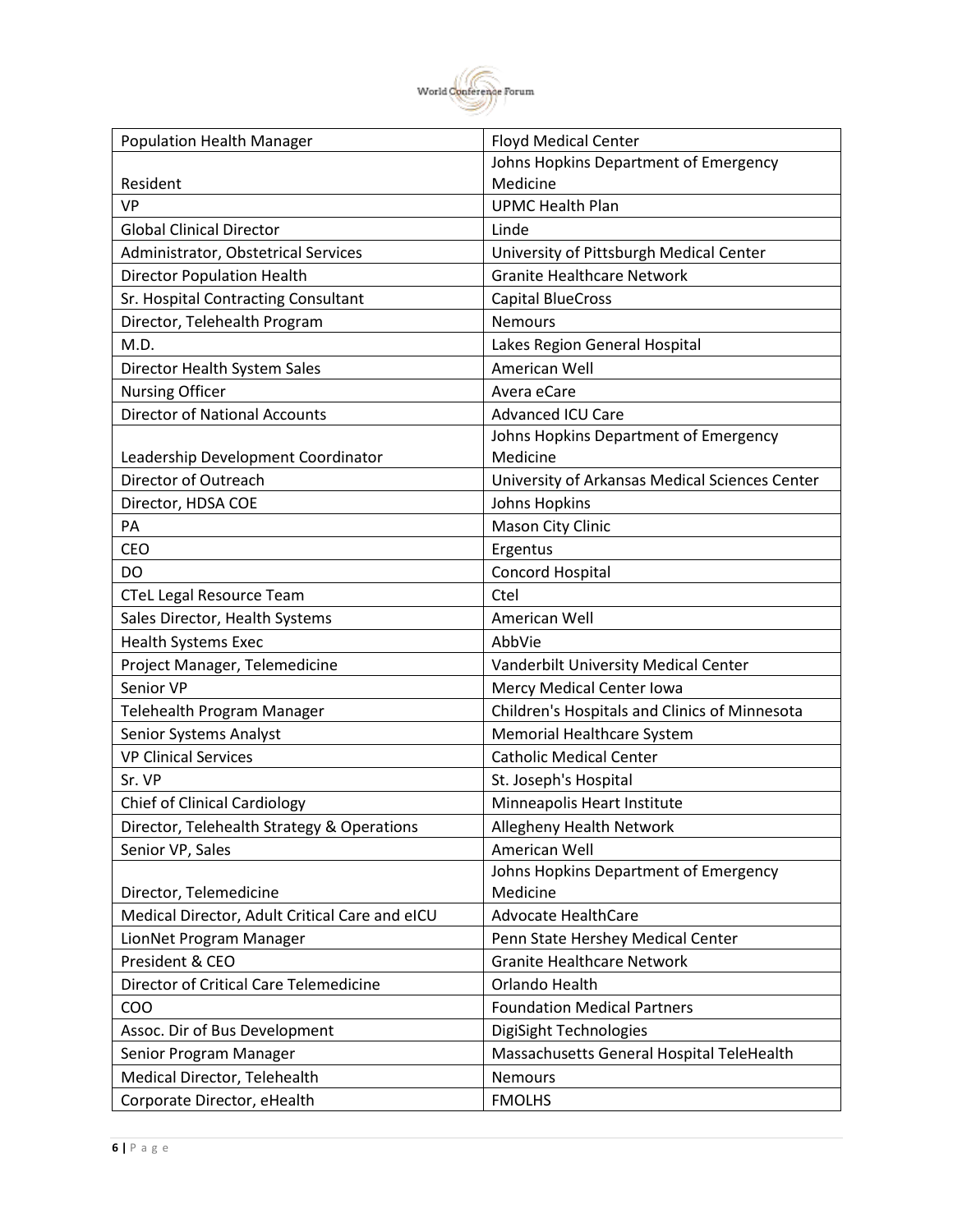

| President & CEO                                    | <b>Franciscan Companies</b>                  |
|----------------------------------------------------|----------------------------------------------|
| <b>Executive Director, Telemedicine Services</b>   | <b>UPMC</b>                                  |
| <b>Account Representative</b>                      | Honeywell Life Care Solutions                |
| <b>Strategic Accounts Director</b>                 | Intouch Health                               |
| <b>Chief Medical Officer</b>                       | <b>Baptist Memorial Healthcare</b>           |
| <b>CEO</b>                                         | Loudoun Medical Group, PC                    |
| <b>IT Director</b>                                 | Regional Obstetrical Consultant              |
|                                                    | The Ohio State University Wexner Medical     |
| Telestroke Program Manager                         | Center                                       |
| <b>Chief Medical Officer</b>                       | Southern New Hampshire Medical Center        |
| <b>Director of Operations</b>                      | MedWeb                                       |
| Executive Director, Telehealth & Clinical Outreach | Southern Illinois University HealthCare      |
| Manager, Telehealth Services                       | <b>Catholic Medical Center</b>               |
| <b>Clinical Director</b>                           | Georgia Regional Hospital at Savannah        |
| Director - Diabetes                                | <b>Parrish Medical Center</b>                |
| <b>CEO</b>                                         | <b>Fast Track Urgent Care Center</b>         |
| <b>Healthcare Expert</b>                           | PA Consulting Group                          |
| Director - Health Care Solutions                   | <b>Tripp Lite</b>                            |
| <b>AVP Provider Market</b>                         | Teladoc                                      |
| Medical Director, Telemedicine                     | Ochsner Health System                        |
| Director, Clinical Services                        | InTouch Health                               |
| Director                                           | Norton Healthcare                            |
| Administrator, Obstetrical Services                | University of Pittsburgh Medical Center      |
| Sr. Program Manager, Telehealth                    | <b>CEP America</b>                           |
| <b>Sales Assistant</b>                             | Avera Health                                 |
| Project Leader                                     | Christiana Care Health System                |
| Director, Parkinson's & Movement Disorder          |                                              |
| Center/Division                                    | Johns Hopkins University, School of Medicine |
| Director, Telehealth Strategy & Operations         | Allegheny Health Network                     |
| <b>Region Sales Director</b>                       | InTouch Health                               |
| <b>EVP</b>                                         | <b>PWN Health</b>                            |
| Director, Operations                               | Dartmouth-Hitchcock Medical Center           |
| Director                                           | Avera Health                                 |
| Virtual Health Program Manager                     | Orlando Health                               |
| Medical Director, Adult Critical Care & eICU       | <b>Advocate Health Care</b>                  |
| <b>Vice President</b>                              | <b>Mosaic Life Care Business Solutions</b>   |
| Director, Critical Care Telemedicine               | Orlando Health                               |
| Director                                           | Pfizer                                       |
| Director, Project ECHO                             | University of Rochester Medical Center       |
|                                                    | The University of Texas Southwestern Medical |
| Chief, Neonatal-Perinatal Medicine                 | Center                                       |
| Vice President - Communications, Community &       |                                              |
| Corporate Services                                 | Parrish Medical Center                       |